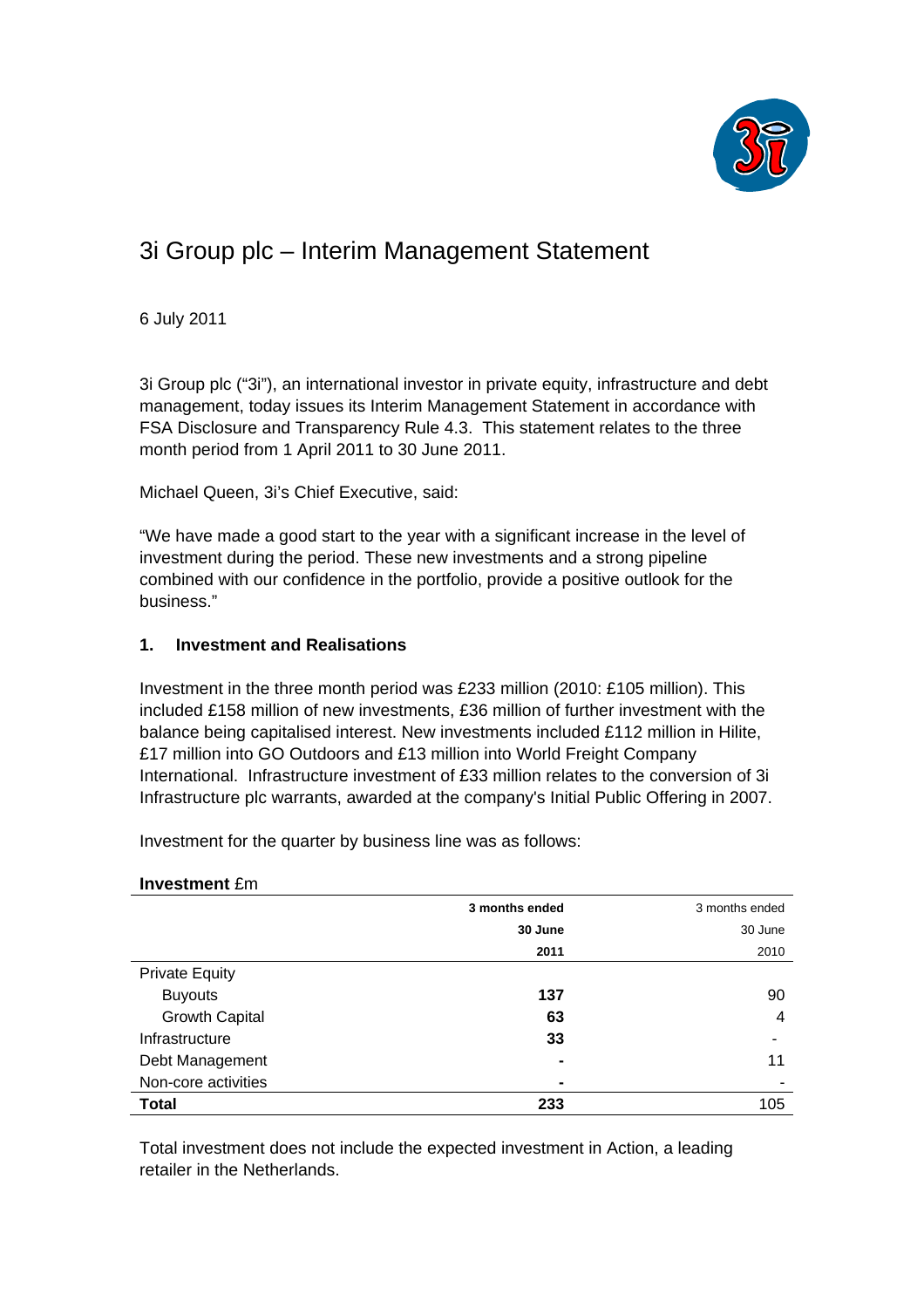Realisation proceeds were £337 million (2010: £79 million), the largest of which were the sales of Hyva (£180 million), Norma (£74 million) and RBG (£46 million).

Realisation proceeds by business line were as follows:

|                       | 3 months ended | 3 months ended |
|-----------------------|----------------|----------------|
|                       | 30 June        | 30 June        |
|                       | 2011           | 2010           |
| <b>Private Equity</b> |                |                |
| <b>Buyouts</b>        | 310            |                |
| <b>Growth Capital</b> | 22             | 46             |
| Infrastructure        | $\blacksquare$ | -              |
| Debt Management       | $\blacksquare$ | 13             |
| Non-core activities   | 5              | 19             |
| <b>Total</b>          | 337            | 79             |

**Realisations** £m

Total proceeds do not include the expected sales proceeds from the sale of Ålö and KemFine, which together will be around £175 million.

## **2. China RMB allocation**

Building on a strong track record in China, 3i has been chosen to participate in a Pilot Programme by the Shanghai government allowing 3i to freely convert up to \$100 million into renminbi to make investments in China without the need for any exchange control approvals.

# **3. Cash flow and Balance sheet**

The Group had cash, cash deposits and undrawn committed facilities of £1,910 million at 30 June 2011 (31 March 2011: £1,846 million). Net debt decreased from its year end level of £522 million to £471 million, recognising the net inflows from investments and realisations, together with other operating expenses.

On 30 June, 3i successfully replaced its current £300 million October 2012 facility with a new £450 million multi currency revolving credit facility. The banking group has been extended and the facility will mature in June 2016.

**Ends** 

#### **For information please contact:**

Patrick Dunne Group Communications Director, 3i Group plc 020 7975 3566